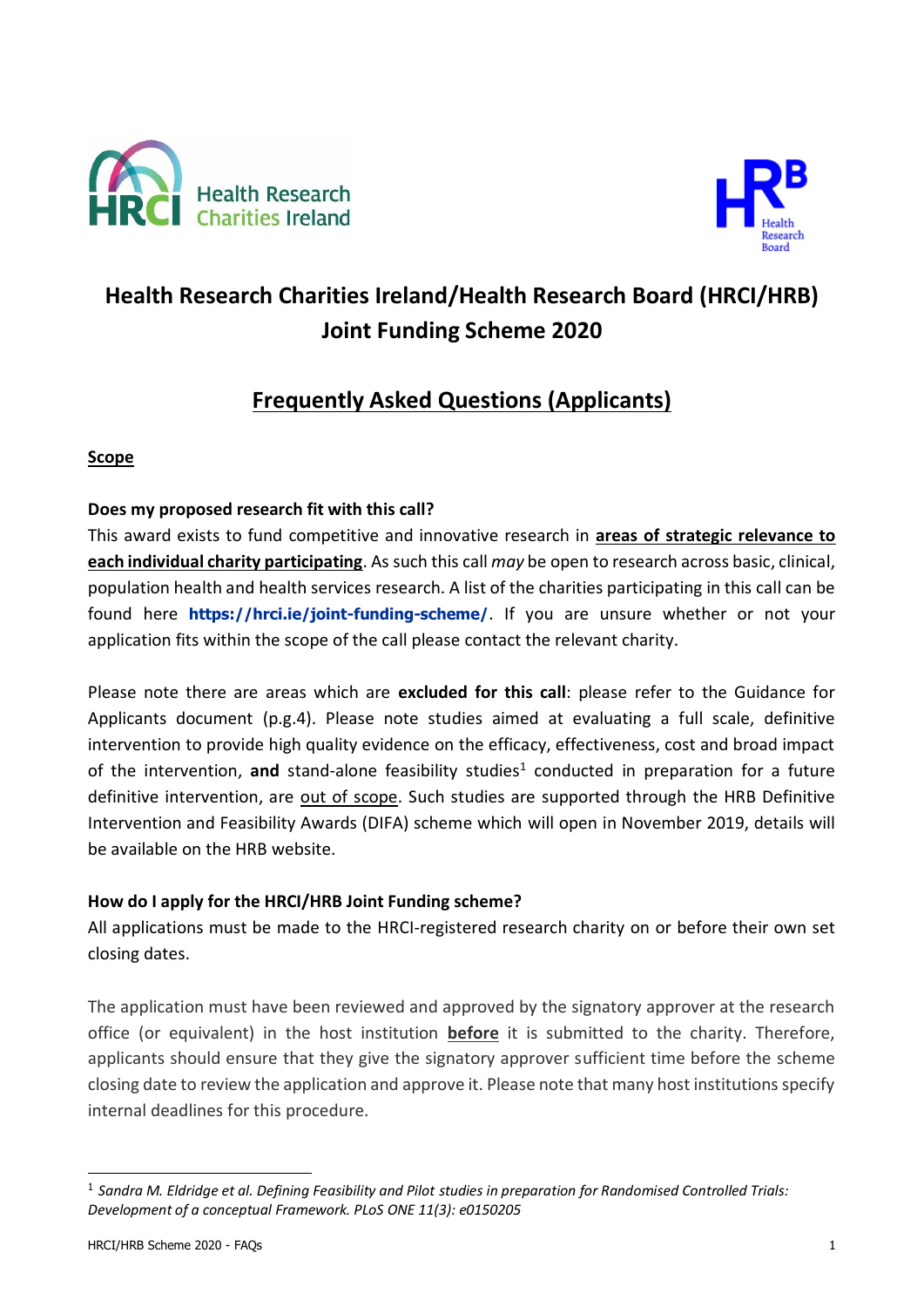It is the responsibility of the Principal Investigator to ensure that applications are completed in full and all the necessary documentation is received by the charity **on or before** the closing dates indicated (please see the individual charity pages for details).

### **Applicant/Eligibility**

#### **Can a Lead Applicant submit more than one application?**

Only **one application** per Principal Investigator to this scheme will be considered. Multiple applications as co-applicant or collaborator are allowable – attention should be paid to total time spent on projects should multiple applications be funded.

#### **Can I be Lead Applicant on one application and Co-Applicant on another?**

Yes, it is worth bearing in mind however that should both applications reach review Panel stage the amount of time you are spending on both will be scrutinised so this should be realistic.

#### **Does a Lead Applicant need to have peer-reviewed publications?**

Lead applicants must have a proven track record in producing original research for publication in peer-reviewed journals. At least **three** publications of this kind are required. Conference participation in poster format and other formats **do not** contribute to this number but will be considered as further evidence of output.

#### **Does a Lead Applicant have to have previous peer reviewed funding?**

Yes**,** the Lead Applicant must demonstrate research independence through securing at least **one** peer-reviewed research grant for a research project/s as the **lead applicant** or **co-applicant**; Funding received for travel to seminars/conferences and/or small personal bursaries **will not** be considered in this regard. Fellowships may be eligible. For further queries please contact the HRB.

#### **I am an early career researcher; can I apply for this award?**

Applications are invited from researchers with the appropriate experience, skills and supports to carry out the **proposed research** to completion. In addition to the criteria outlined above, lead applicants must demonstrate the ability to effectively mentor, supervise and manage more junior researchers. Experience and skillset must be outlined clearly and concisely within the application to demonstrate the competitiveness of the lead applicant.

#### **Co-Applicants and Collaborators**

#### **Can a Co-Applicant receive payment for their role in the project?**

Co-Applicants who are contract researchers may receive a salary. A Host Institution Letter of Support is required for co-applicants who are contract researchers **and** are applying for their own salary. Please note the HRB does not fund the salary and related costs of academic staff within research institutions (including buy out from teaching time etc.).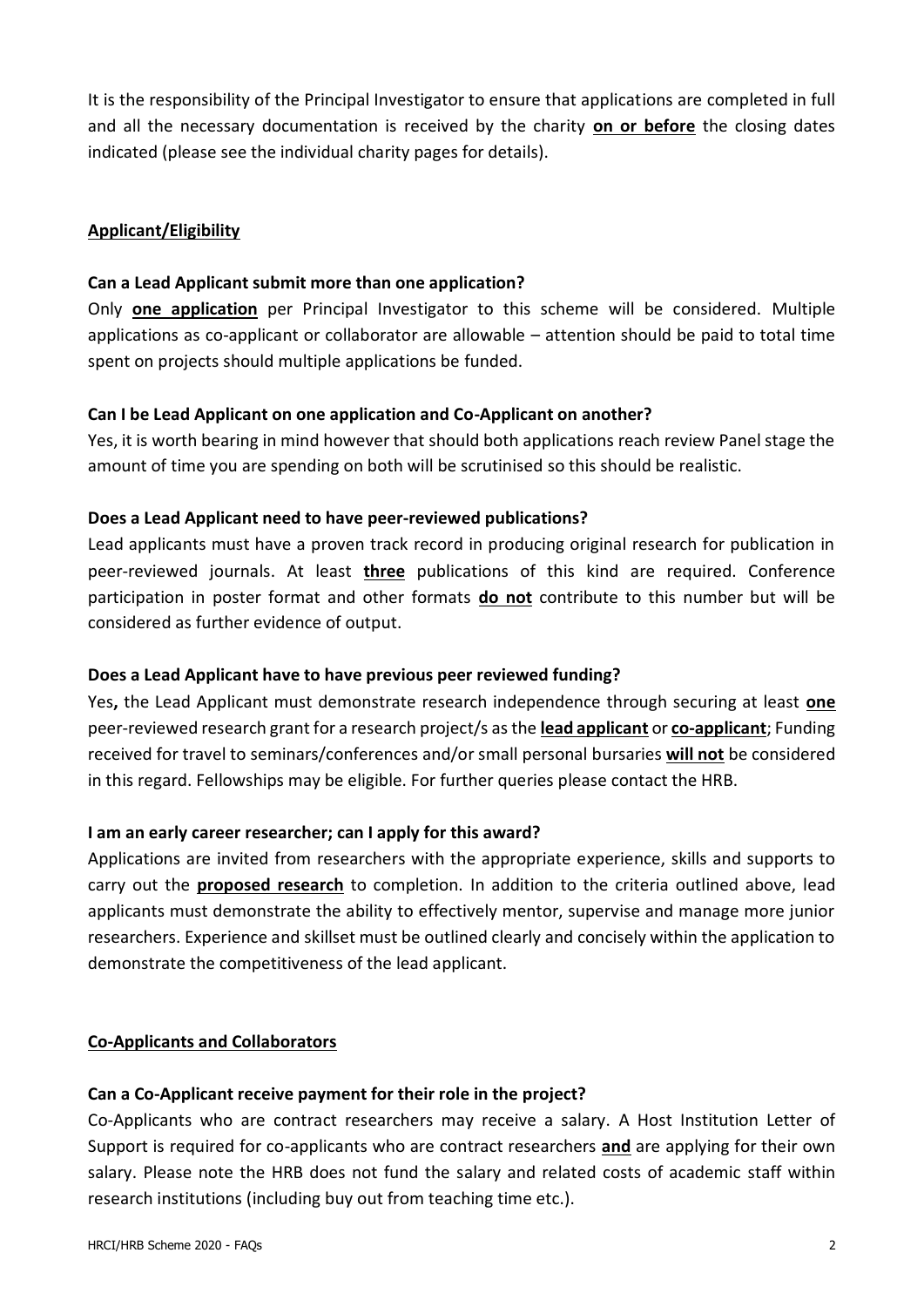A Co-Applicant may also receive funding for items such as running costs and personnel.

#### **Does a Co-Applicant's contract have to cover the duration of the award?**

Where a Co-Applicant is applying for salary their contract must cover the duration of the award or the Host Institution must be willing to issue/extend a contract should the award be successful; this should be contained in the Co-Applicants letter of support.

#### **How many Co-Applicants can I have?**

The maximum number of co-applicants allowed is 5.

#### **Can the lead applicant be based outside the Republic of Ireland (ROI)?**

The lead applicant can be based outside of the ROI. In these cases the lead applicant will be expected to demonstrate how their work impacts on the health and wellbeing of patients within Ireland. Where the PI is based outside of Ireland, where possible they should seek Co-applicants or Collaborators in Ireland in order to build capacity here. PIs based outside of Ireland must ensure that a **signed Warrant** is submitted at the time of application, confirming that their institution will sign up to HRB Terms and Conditions (see section 2.6 of Instructions to Applicants).

Examples of applications include: rare diseases which are not currently being researched here or projects with ROI co-applicants/collaborators to build research capacity in the ROI.

#### **Can a co-applicant/collaborator/other personnel be based outside of the Republic of Ireland?**

Co-applicants and collaborators from outside the Republic of Ireland are allowed – for example in cases where there is not established research capacity in Ireland. However, their participation in terms of added value for the project and the expected relevance of the call must be very clearly justified.

All researchers outside of Ireland must be affiliated with a Host Institution.

For international Host Institutions that are **public or private universities** a warrant must be provided at application stage (as part of application documentation) that they can comply with HRB terms and conditions (available on the HRB web page at **[www.hrb.ie\)](http://www.hrb.ie/).** For international Host Institutions that are **not public or private universities**, the Host Institution will agree that as part of the acceptance documentation if successful they will have to provide information as per the HRB Host Institution application form.

#### **Funding**

#### **How much can I apply for?**

HRCI/HRB awards provide funding up to a maximum award value of:

▪ **€300,000** for projects of 12-36 months duration.